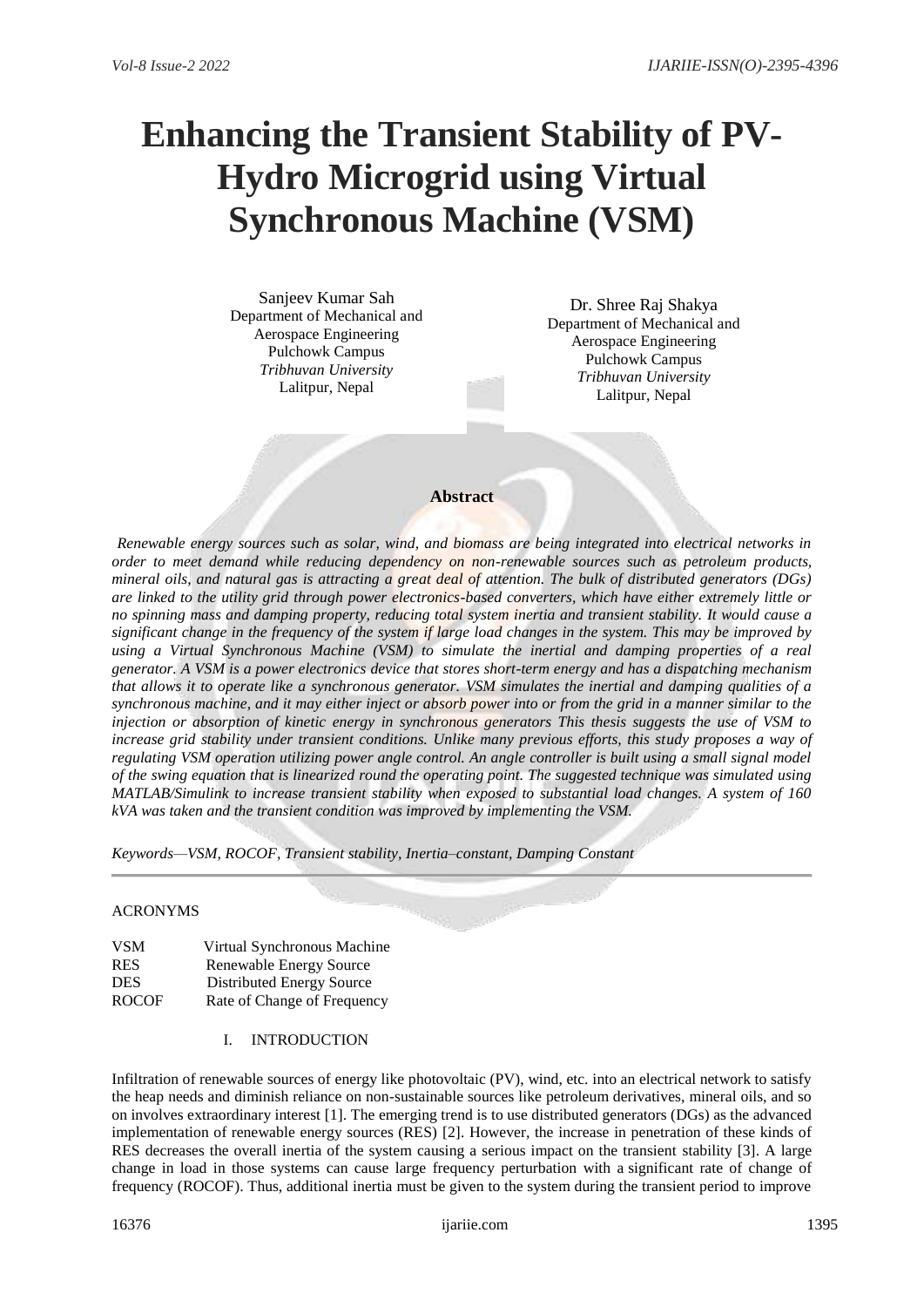the stability of the system. And, this can be accomplished by the employment of a virtual synchronous Machine (VSM) [4]. A virtual inertia can be given to such system by the application of short-term energy storage device with an effective control mechanism. VSM can emulate the characteristics of a synchronous generator by providing inertia and damping properties to the grid or electrical network that is connected with VSM [5]. Whenever there is load perturbation, there is an exchange of power between the grid and VSM (i.e.VSM either absorbs or injects power to the grid). VSM consists of different power electronics devices such as inverter, controller, etc. combined to act as a synchronous generator.

This can be employed in PV-hydro microgrid whose overall inertia is low. The capacity of the system increases when PV is added in comparison to the system without PV as shown in fig. 1 [6]. However, PV contributes zero inertia and thus, the overall inertia of the system remained the same. This causes a significant impact on the system's transient stability. To solve this problem, VSM can be employed as shown in fig. 1 that provides an increase in overall inertia and hence, providing better transient stability.



Fig. 1. Micro-grid without VSM and with VSM

There are various types of current control techniques used for the implementation of VSM as in [7]. But, none of those techniques are based on the power angle control that provides direct control of active power share between grid and VSM. The main objective of this paper is to study the active power share between grid and VSM using power angle control strategy resulting in improvement of transient stability of the electrical network.

The paper is organized as follows: Section II presents the method which describes the control strategy and simulink model used in research. Section III presents the simulation results. Section IV presents discussions and section V presents the conclusion.

#### II. METHOD

## *A. Introduction to strategy*

Power angle control method has been used to control the flow of power between VSM and grid. As shown in fig. 2, the grid's frequency is determined using the Phase Locked Loop (PLL) method. The error is then calculated by comparing this measured frequency with reference frequency where the reference frequency is taken as 50Hz. The change in frequency and ROCOF will be passed to angle controller. Based upon these, the required power to be penetrated by VSM is produced by the angle controller. Contingent on this obtained VSM power, angle of inverter was obtained [8]. Thus, calculated angle is given as an angle input to the three phase sine wave generator which produces the reference sinusoidal signal for the PWM generator. Here, gate signals obtained will be passed to the inverter which produced voltage leading/lagging the grid voltage by same phase angle obtained above, proving that difference in angle between inverter and grid voltage cause the power transfer.



Fig. 2. Proposed Scheme of VSM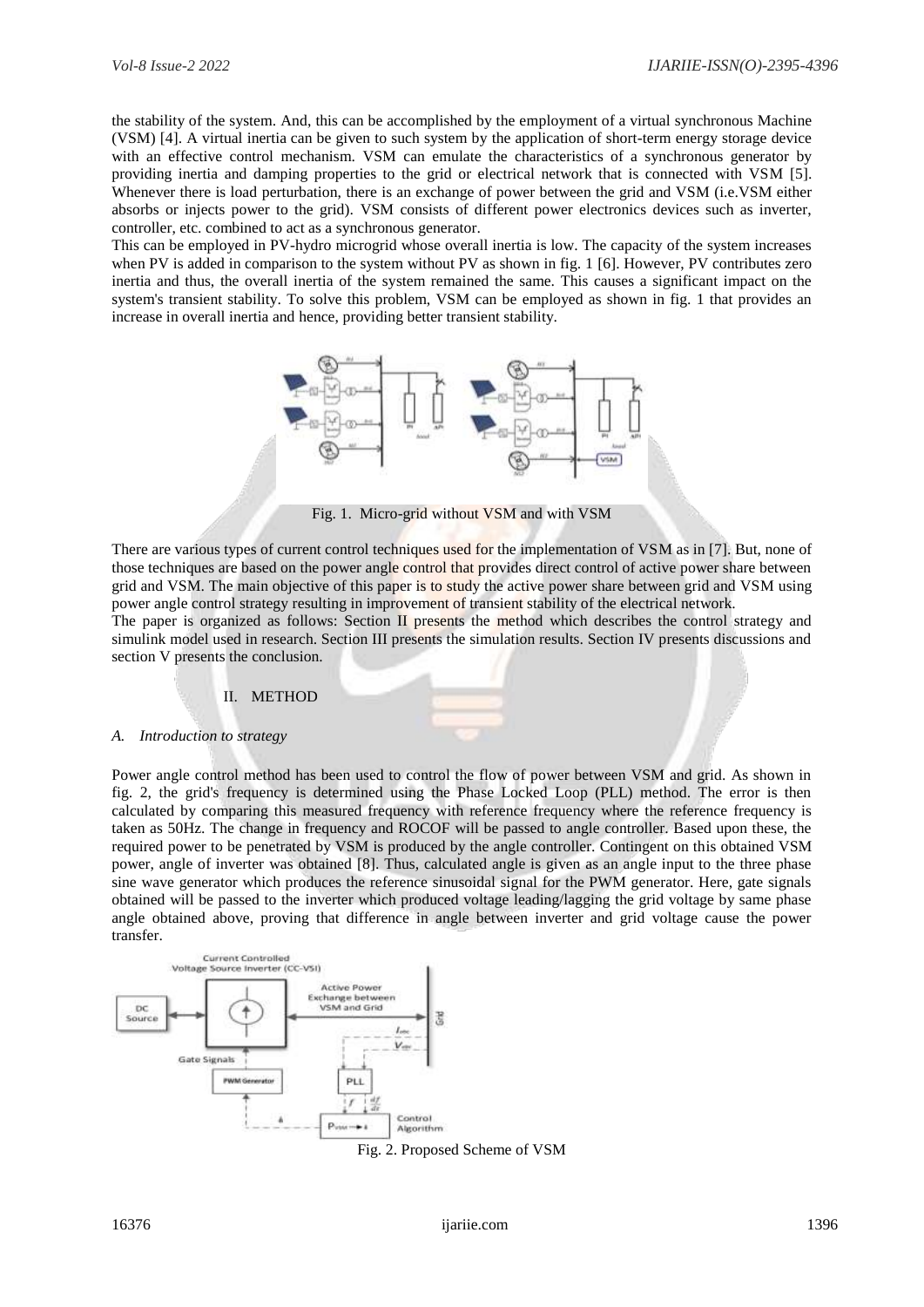VSM emulates the characteristics of a synchronous generator by providing inertia and damping properties to the grid or electrical network that is connected with VSM [9]. Whenever there is load perturbation there is an exchange of power between the grid and VSM. By regulating the inverter output, active power flow can be controlled. When there is sudden increase in load, system frequency will decrease. In this case, active power is supplied by the synchronous machine stored in its rotating part. On the other hand, when there is sudden decrease in load, system frequency will increase. In this case, active power is absorbed by the synchronous machine. Active power interchange between the ac system and inverter is achieved by similar process to that of the synchronous condenser by adjusting the phase angle of the inverter output voltage  $(V_0)$  with respect to grid terminal voltage.

| If reference frequency $\langle$ grid frequency, active power is generated by inverter |  |  |
|----------------------------------------------------------------------------------------|--|--|
|                                                                                        |  |  |

- ii. If reference frequency > grid frequency, active power is consumed by inverter
- iii. If reference frequency = grid frequency, active power is not exchange

#### *B. Control Strategy*

A suitable control technique is required in VSM in order to exchange the power with grid depending on the change in frequency and ROCOF. The control technique must allow the installed VSM to provide the power when the frequency of the grid decreases and to absorb power when frequency of the grid increases. The measured frequency obtained from the frequency sensor was collated with the reference frequency of grid (i.e.1 p.u.) and the frequency change and ROCOF were determined. The required power to be exchanged in between the grid and the VSM is given by [7],

$$
P_{VSM} = K_1 \frac{dA}{dt} + K_D \Delta f
$$
 (1)  
Where K<sub>I</sub> =emulated inertia constant  
K<sub>D</sub> =damping constant respectively

They are calculated as,  
\n
$$
K_{I} = \frac{P_{\text{rating}}}{(\frac{d\Delta f}{dt})_{\text{max}}} \qquad (2)
$$
\n
$$
K_{D} = \frac{P_{\text{rating}}}{(\Delta f)_{\text{max}}} \qquad (3)
$$

Where P<sub>rating</sub> is the nominal power rating of the VSM,  $(\Delta f)_{max}$ is the maximum change in frequency and  $\left(\frac{d\Delta f}{dt}\right)_{\text{max}}$ is the maximum ROCOF permitted in the system. The rating of VSM should be selected in such a way that, even in the worst probable transient condition, it can provide deficient power or consume excess power, as set up by boundary condition for frequency change and ROCOF. The nominal rated power of the VSM, 'Prating' should be around 10% of the PV – hydro system's overall capacity. According to ISO standards, the greatest deviation of frequency allowed during normal operating condition was ±2.5% i.e. 1.25 Hz (for 50 Hz system) and maximum ROCOF allowed was  $\pm 1\%$  i.e. 0.5 Hz/s (for 50 Hz system). Also, during transient operating condition, the maximum frequency deviation allowed is  $\pm 15\%$  i.e. for 50 Hz system, 7.5 Hz [3], [5], [10], [11]. There should be proper selection of the constants  $K_I$  and  $K_D$ , to emulate the inertia as well as damping properties of a synchronous machine. They are obtained using (2) and (3). For calculation of power, the inertia and damping emulation control is required to be analyzed closely. They are described below briefly.

#### *Inertia Emulation Control:*

Inertial power is linked to the ROCOF. In (1), the portion 'K<sub>I</sub>  $\frac{d\Delta f}{dt}$  $\frac{d\mathbf{d} \cdot \mathbf{d}}{d\mathbf{t}}$  is the reason behind the emulation of inertial property of the system. It makes the inverter to exchange the power with respect to ROCOF in the similar manner of rotating mass in a synchronous machine. The ROCOF of the system is impeded by exchanging the power, and hence inertia can be imitated. By changing the value of 'KI', inertia to be emulated can be varied [12].

#### *Damping Emulation Control*

Similarly, damping effect is associated with the frequency deviation from the reference value. So, the part  $K_D(\Delta f)$  in (1) will be imitating the damping effect into the system. This makes inverter to penetrate or consume power to the system according to the frequency, as the damper winding would have done. By altering the value of ' $K_D$ ', the damping effect can be varied [13].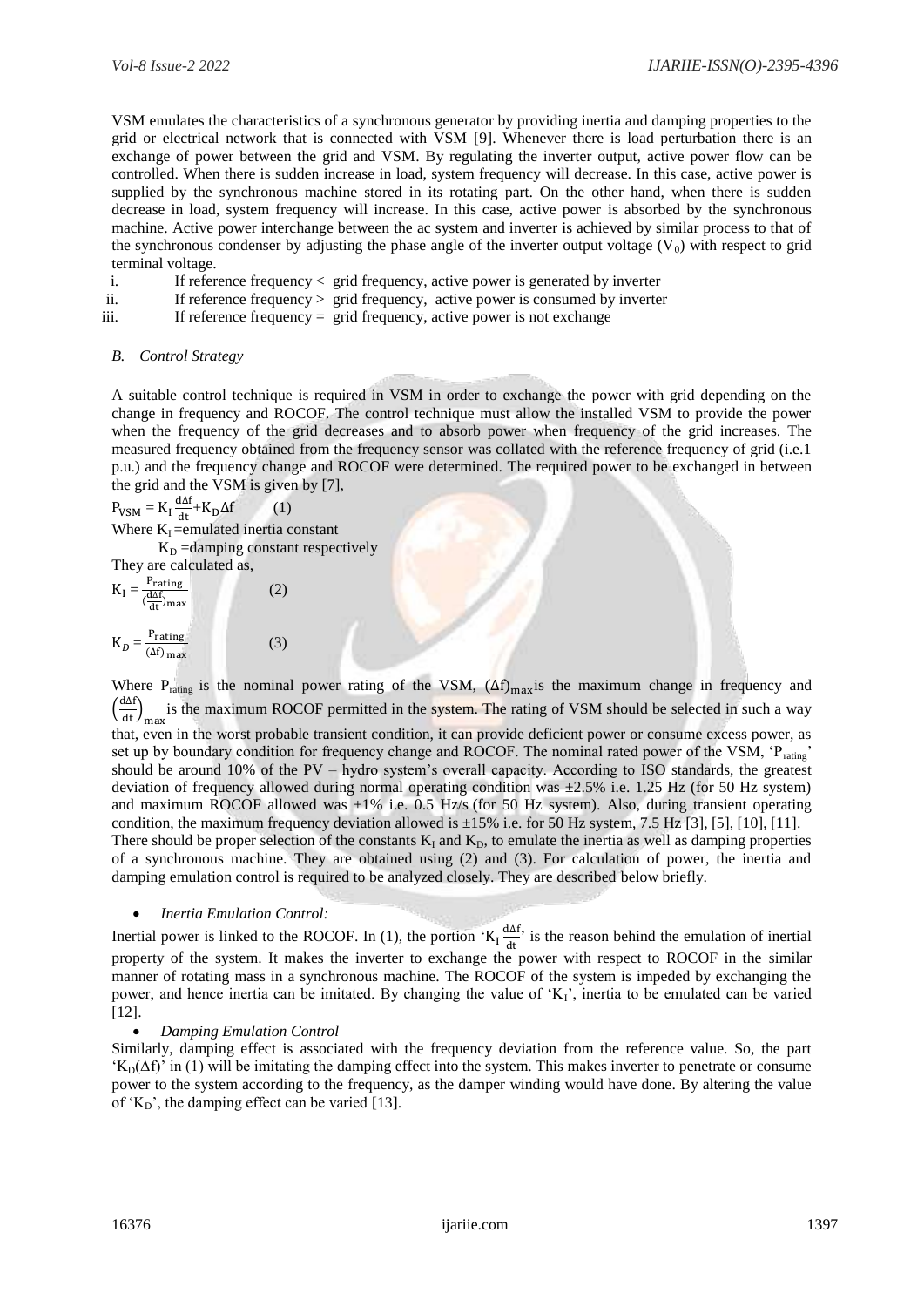## *C. Power Angle Control*

The fundamental idea for power angle control is to vary the phase angle between two voltages at the inverter terminal and at the grid terminal. Assuming that, the impedance between inverter is grid is purely inductive type, the difference in voltage is applied across the inductor. The amount of current (power) injected/absorbed to/from grid is dependent on the phase angle difference. Greater the difference, more will be the current flowing through inductor and hence, the power injected to grid also increases [14].

The active power drawn to grid from inverter is,

$$
P = \frac{EV}{x}Sin(\delta)
$$
 (4)

 $x$  where

E=Magnitude of inverter terminal voltage

V=Magnitude of grid voltage

 $\delta$  = Phase angle difference between E and V

 $X =$  Reactance between inverter and grid.

Although the fundamental idea for power angle control is to find the phase angle of voltage of inverter terminal with respect to grid voltage and then injecting the calculated P<sub>VSM</sub> to grid based upon this angle, approach of generating this angle varies from one method to another. The novel approach that has been used here is shown in fig. 3.

The grid's frequency is determined using the Phase Locked Loop (PLL) method. The error is then calculated by comparing this measured frequency with reference frequency where the reference frequency is taken as 50Hz. The P<sub>vsm</sub> calculation block takes this error signal and outputs the required power (P<sub>vsm</sub>) to be injected into grid as shown in fig. 3. It calculates  $P_{vsm}$  based on (1) which is dependent on the ROCOF and change in frequency. The required power to be injected (P<sub>vsm</sub>) and the power actually injected by VSM at the instant are passed as inputs to angle controller block which is based on linearized model of swing equation. The output angle from the angle controller block, along with modulation index and grid frequency is then passed to the three phase sine generator which produces reference signals to generate the PWM signals. The modulation is fixed constant as this paper is ideally dealing with active power control only rather than reactive power. After this, the PWM generator generates six gate pulse signals using sinusoidal reference signal and triangular carrier wave, which is then input to inverter for its switching operation. Finally, the inverter injects/absorbs necessary calculated power (Pvsm) to/from grid based upon its switching pattern which is determined by gate pulse signals.



Fig. 3. Angle controlling scheme based on small signal model

Angle controlling scheme is based on swing equation as mentioned below [14], [15]:

$$
\frac{H}{\Pi f_0} \frac{d^2 \delta}{dt^2} = P_m - P_{max} sin \delta - D \frac{d \delta}{dt} \quad (5)
$$

Where H is inertia constant due to mass of rotating body, D is damping constant due to damper winding,  $\delta$  is power angle in electrical radian,  $P_m$  is the mechanical power, which is actually the power ( $P_{vsm}$ ) to be injected by VSM,

 $P_{max} sin\delta = P_e$  is the electrical output power.

Linearizing (5) at  $\delta = \delta_0 + \Delta \delta$ ,

$$
\frac{H}{\Pi f_0} \frac{d^2 \Delta \delta}{dt^2} + D \frac{d \Delta \delta}{dt} + P_{max} \cos \delta_0 \Delta \delta = P_m - P_e \quad (6)
$$

Block shown in fig. 4 [8] is constructed using (6) which gives the  $\Delta\delta$  as output.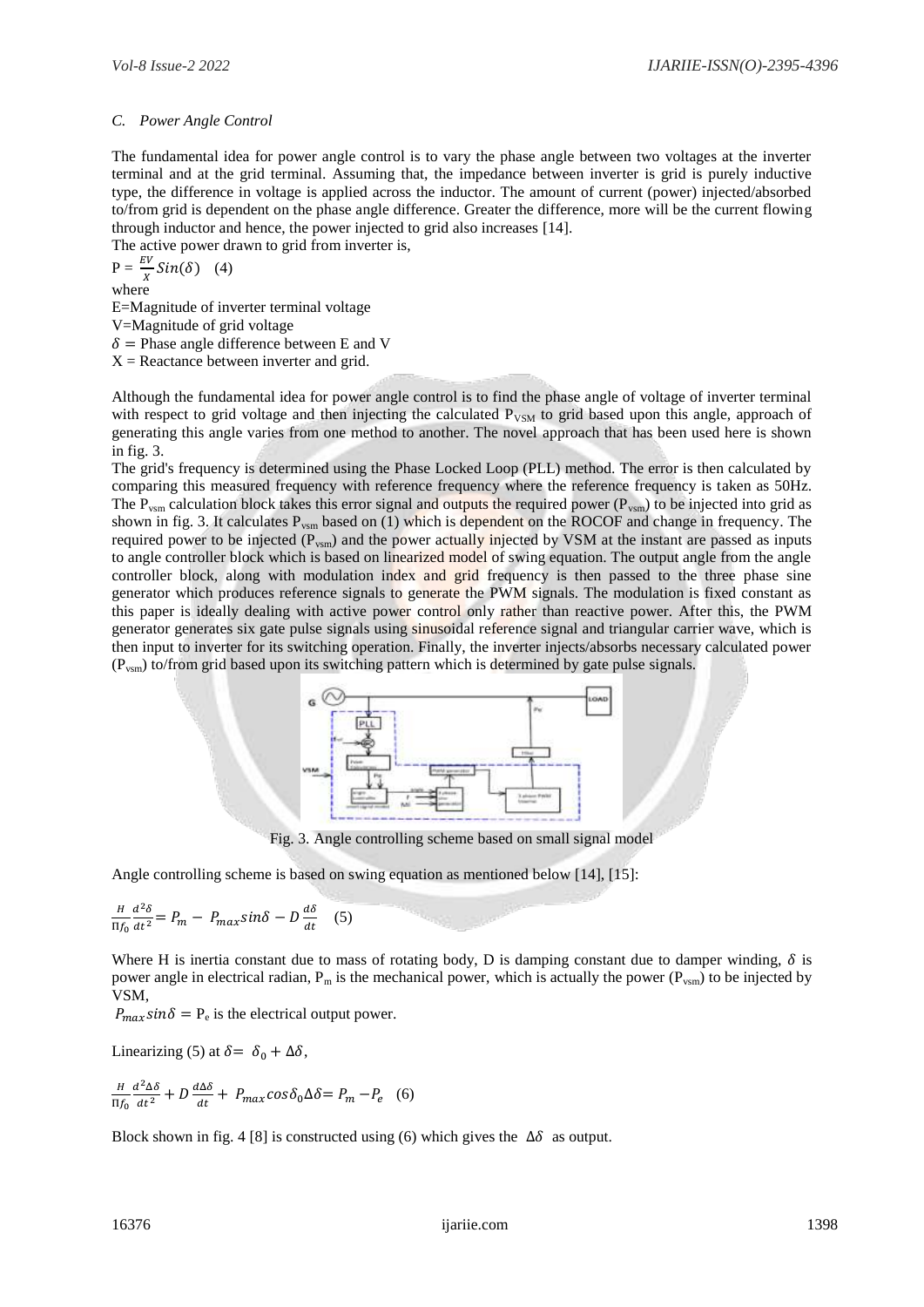

Fig. 4. Power angle controller

## *D. MATLAB Simulation*

The simulation consists of system combining hydro and PV with 150kVA and 10 kW rating respectively. Generator is excited by excitation system. A load rated 0.4 pu (resistive) is connected every time. An extra load rated 0.2 pu is added after three seconds. PLL measures the frequency of grid which is in VSM block. Then it passes the grid frequency to block named P\_VSM calculation. This block calculates amount of power that inverter needs to supply to grid. The power obtained is received by block which calculates power. This block calculates the angle which is phase difference between grid voltage and inverter voltage (i.e. power angle) with the help of model of small signal. Then 3-phase sine generator receives this angle which is responsible for generation of proper 3-phase sine waves. PWM generator receives these 3-phase sine signals and generates proper PWM. These PWM signals excites gates of inverter accordingly which produce proper voltages with proper phase difference that is sent to grid. VSM must be turned on only in transient period due to which a proper logic called activation block is implemented. This block turns on VSM only when the frequency change is sensed greater than 2.5%.



Fig. 6. Virtual Synchronous Machine (VSM)

# III. RESULTS

The Simulation of proposed strategy has been conducted with the software MATLAB/Simulink and simulation results are shown when the VSM is not used and, when VSM is used in system for same transient condition.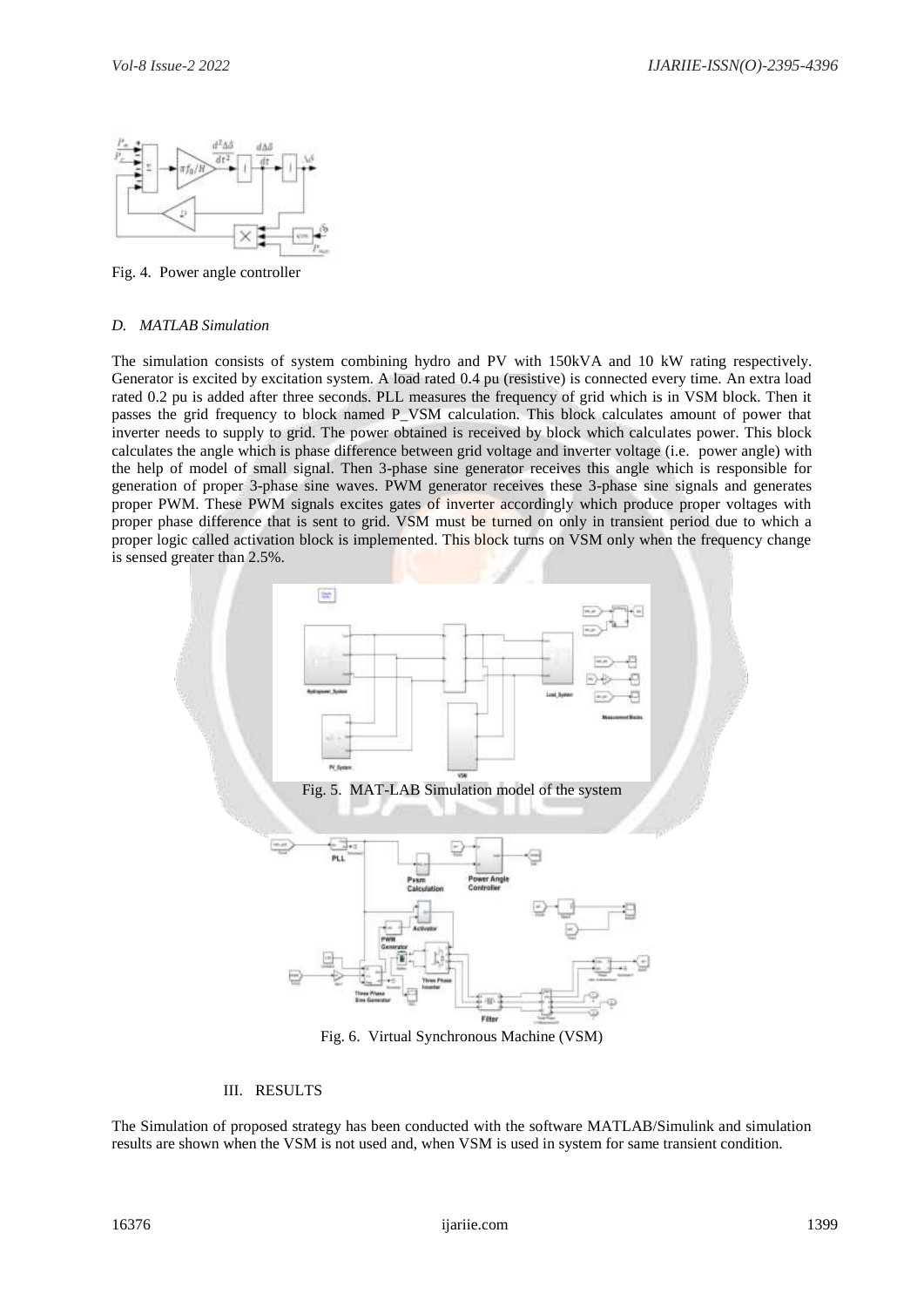Fig. 7 presents the frequency plot of system where the VSM is not used. Till 3 seconds, the system is in steady state and, when a step load of 0.2pu is switched on at  $t=3$  s, frequency drops to 0.81 pu. Thus, frequency deviation is about 19% from reference value which is unacceptable as a result transient stability is poor.



Fig. 7. Frequency plot of system when VSM is not used

Fig. 8 presents the frequency plot of system where the VSM is incorporated to improve the transient stability. Up to three seconds, the system is in steady state and, when a step load of 0.2pu is switched on at t=3 s, frequency drops to only 0.93pu after activation of VSM during transient period. There is only 7% of deviation in frequency from reference value which is acceptable during transient condition thereby improving the transient stability.



Fig. 9 presents the active power given to load from VSM and from grid when VSM is incorporated in system. Up to three seconds, the grid is delivering 0.4pu power (shown in blue curve) to load and the system is in steady state condition. So, VSM is not activated at this period and the power (shown in red curve) from VSM is thus 0 pu. At t=3 seconds, 0.2 pu load is switched on and transient period starts. Then, VSM is activated and starts giving power to system. At  $t=14s$ , system again comes to steady state period and VSM is inactive from this period.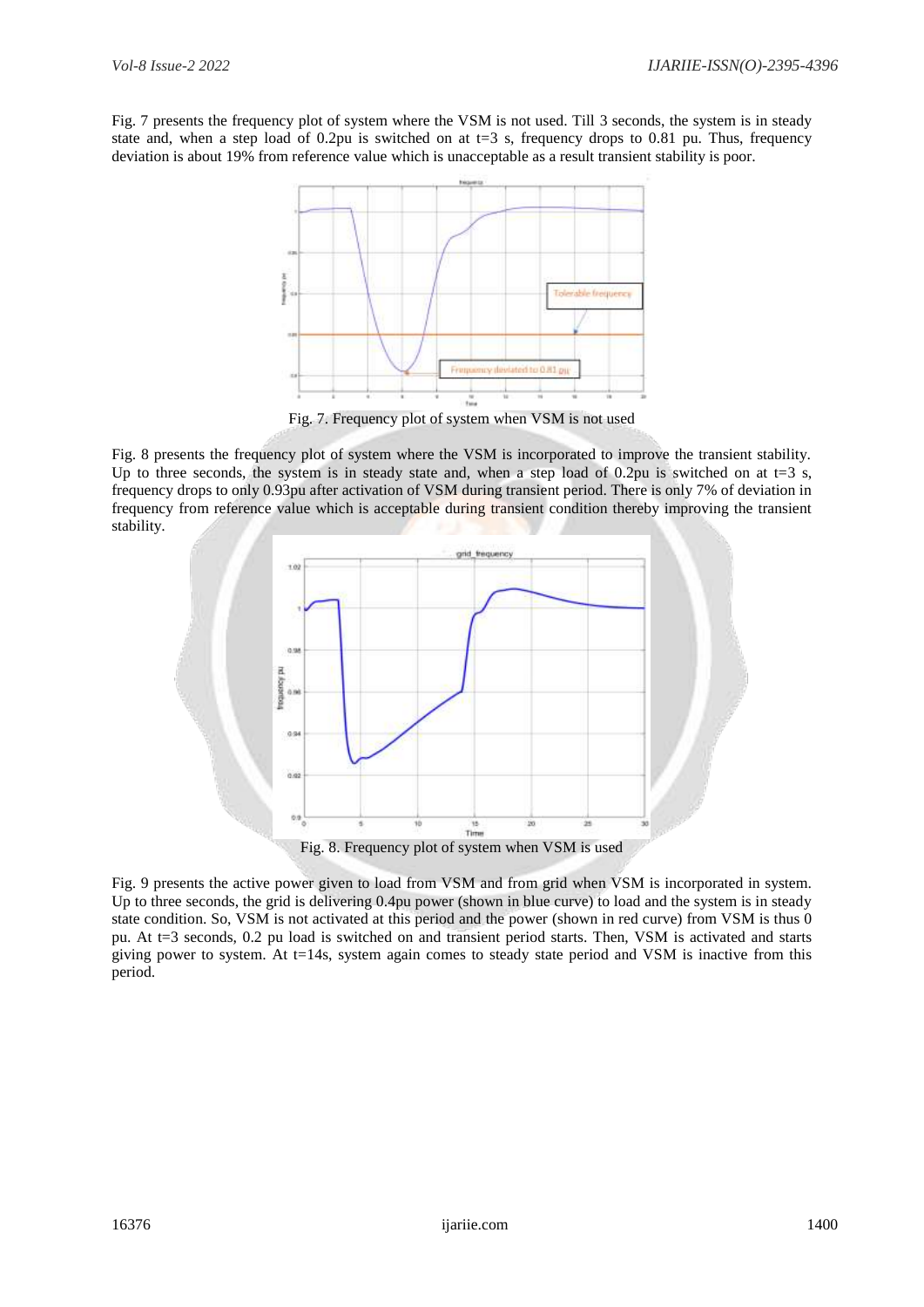

#### IV. DISCUSSIONS

The VSM is able to improve stability during transient period of the system by reducing change in frequency from 19% to 7%. VSM can improve transient stability even if the change in frequency without VSM is much greater than 15%. Traditionally current was controlled in VSM with different control methods but here we used method which controls the angle of power. Only generator and PV system was used with huge change in resistive load to show the frequency change during transient condition. But actually, in real life a large amount of solar plants are connected to the grid which contributes zero inertia and huge change in frequency occurs during transient condition. We can add more solar arrays in simulation. The strategy of controlling power angle is new method of controlling VSM which has a lot more to be researched.

# V. CONCLUSION

From this simulation project we came to know that we can increase the stability during transient condition in grid with low inertia by use of VSM. When VSM was not used, the change in frequency was about 19% which cannot be tolerated but after using VSM the change in frequency was decreased to 7%. This helped to increase the stability during transient condition. With the proper use of this project of VSM, we can add a large amount of renewable energy in the grid.

## ACKNOWLEDGMENTS

The Department of Mechanical and Aerospace Engineering at the Pulchowk campus supported this study. We would like to express our gratitude to all of the department's professors and lecturers for their valuable suggestions and unwavering support during the project's duration.

# **REFERENCES**

- [1] M. P. E. May, M. P. E. Jan, T. Rodriguez, I. Variable, and M. P. E. Jan, "2015 Index IEEE Power and Energy Magazine Vol. 13," *IEEE Power Energy Mag.*, vol. 13, no. 6, pp. 1–1, 2015.
- [2] C. Yan, Z. Bie, Y. Ling, G. Li, F. Xiong, and J. Wen, "A comprehensive reliability assessment index system for regional grid with a large renewable energy penetration," *Asia-Pacific Power Energy Eng. Conf. APPEEC*, vol. 2016-Decem, pp. 619–622, 2016.
- [3] B. Phan, H. Nguyen, P. Le, H. Nguyen, and N. Le, "Transient Stability of Low Voltage Micro Grid," *Proc. 2019 Int. Conf. Syst. Sci. Eng. ICSSE 2019*, pp. 169–173, 2019.
- [4] K. M. Cheema, "A comprehensive review of virtual synchronous generator," *Int. J. Electr. Power Energy Syst.*, vol. 120, no. February, p. 106006, 2020.
- [5] X. Liang and C. A. Bin Karim, "Virtual synchronous machine method in renewable energy integration," *Asia-Pacific Power Energy Eng. Conf. APPEEC*, vol. 2016-Decem, pp. 364–368, 2016.
- [6] P. Adhikari, S. Prajapati, I. Tamrakar, U. Tamrakar, and R. Tonkoski, "Parallel operation of virtual synchronous machines with frequency droop control," *2017 7th Int. Conf. Power Syst. ICPS 2017*, pp. 116–120, 2018.
- [7] U. Tamrakar, R. Tonkoski, N. Zhen, T. M. Hansen, and I. Tamrakar, "Current control techniques for applications in virtual synchronous machines," *2016 IEEE 6th Int. Conf. Power Syst. ICPS 2016*, 2016.